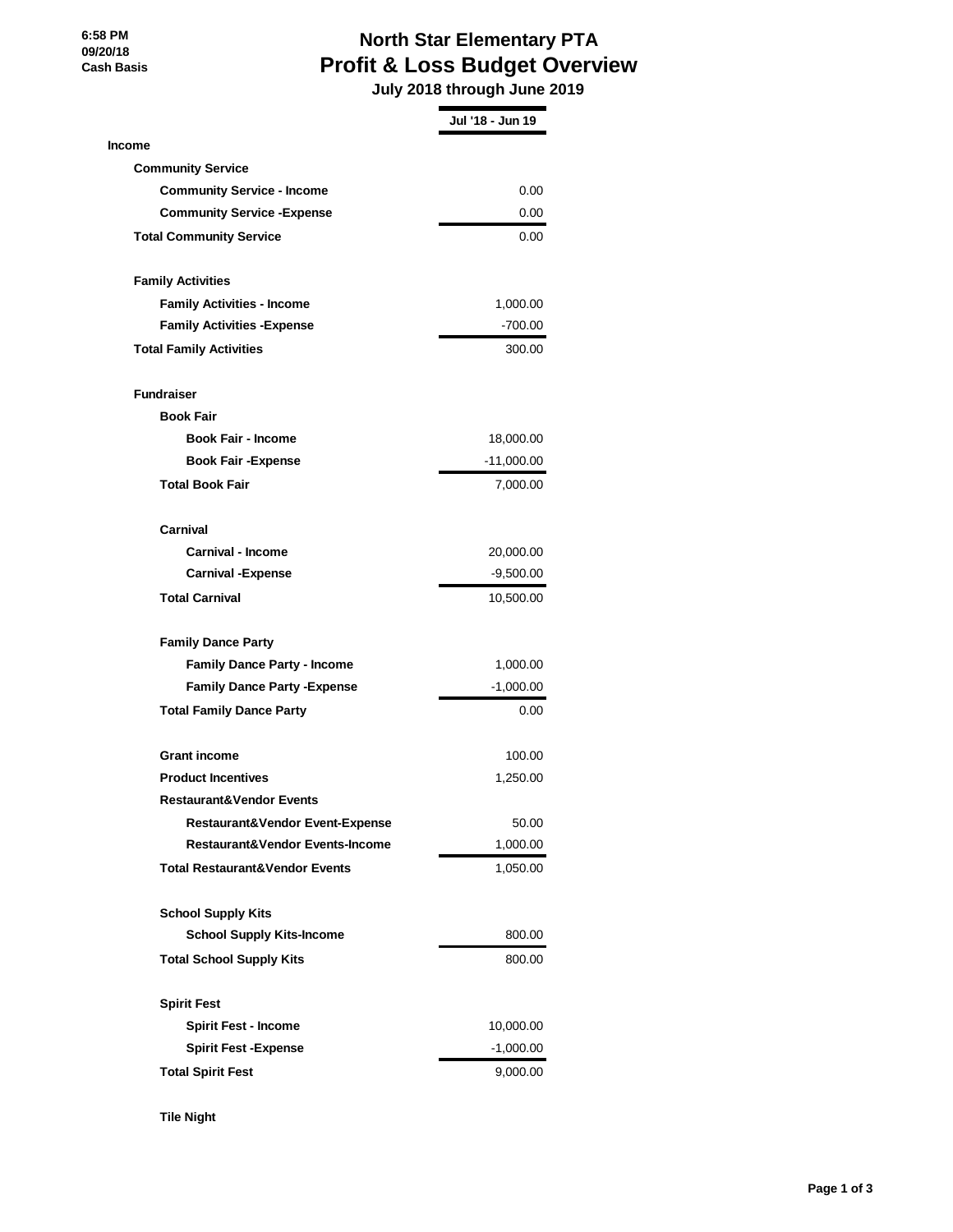## **North Star Elementary PTA Profit & Loss Budget Overview**

 **July 2018 through June 2019**

|                                     | Jul '18 - Jun 19 |
|-------------------------------------|------------------|
| <b>Tile Night - Expense</b>         | $-2,000.00$      |
| Tile Night - Income                 | 3,000.00         |
| <b>Total Tile Night</b>             | 1,000.00         |
| <b>Total Fundraiser</b>             | 30,700.00        |
| Interest Income                     | 0.00             |
| <b>Membership</b>                   |                  |
| Membership - Income                 | 3,000.00         |
| <b>Membership - Expense</b>         | $-1,900.00$      |
| <b>Total Membership</b>             | 1,100.00         |
| <b>PTA Donations</b>                | 100.00           |
| <b>Spirit Wear</b>                  |                  |
| <b>Spirit Wear - Income</b>         | 8,000.00         |
| <b>Spirit Wear - Expense</b>        | $-5,000.00$      |
| <b>Total Spirit Wear</b>            | 3,000.00         |
| <b>Staff Appreciation</b>           |                  |
| <b>Staff Appreciation - Income</b>  | 1,000.00         |
| <b>Staff Appreciation - Expense</b> | $-2,205.00$      |
| <b>Total Staff Appreciation</b>     | $-1,205.00$      |
| Yearbook                            |                  |
| Yearbook - Income                   | 8,000.00         |
| <b>Yearbook -Expense</b>            | $-7,000.00$      |
| <b>Total Yearbook</b>               | 1,000.00         |
| <b>Total Income</b>                 | 34,995.00        |
| <b>Expense</b>                      |                  |
| <b>Academic Competition</b>         |                  |
| <b>National Geography Bee</b>       | 145.00           |
| <b>Science Olympiad</b>             | 0.00             |
| <b>Spelling Bee</b>                 | 185.00           |
| <b>Total Academic Competition</b>   | 330.00           |
| <b>Charitable Assistance</b>        | 500.00           |
| <b>Copy/Printing</b>                | 600.00           |
| <b>Field Day</b>                    | 250.00           |
| <b>Fifth Grade Activities</b>       | 1,200.00         |
| <b>Garden Committee</b>             | 500.00           |
| <b>Health and Wellness</b>          | 200.00           |
| <b>Instructional Support</b>        | 2,500.00         |